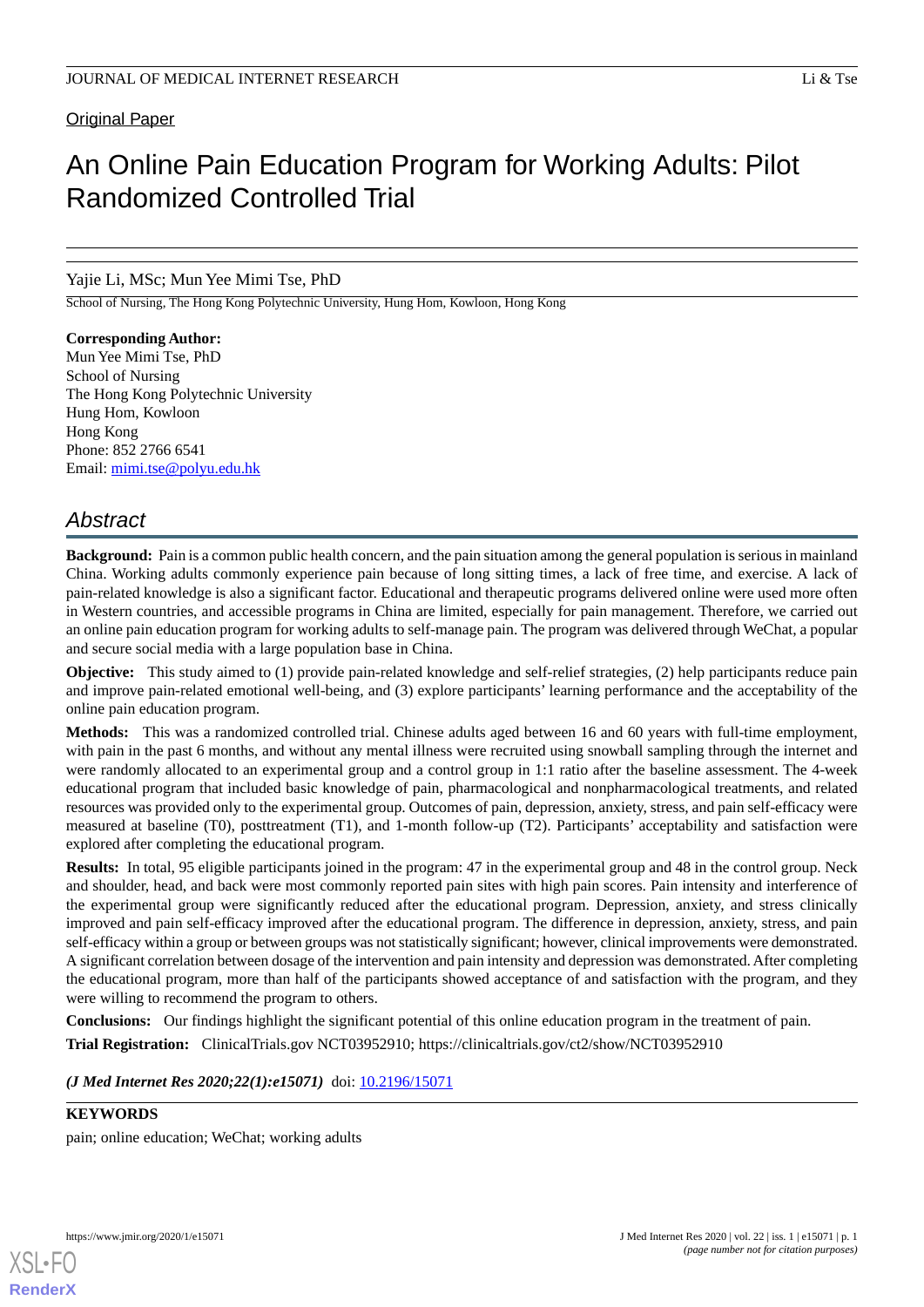# *Introduction*

Pain is a common and major public health concern [\[1](#page-7-0)-[3\]](#page-7-1) with a high negative impact on different aspects of the affected individual's quality of life [\[4](#page-7-2)-[8\]](#page-7-3). Pain prevalence in developing countries was reported to be approximately 40% among the general population [\[9](#page-7-4)]. In Asia, the prevalence of pain in adults ranges from 7.1% to 61% [\[10](#page-7-5)]. Studies from China showed a serious pain situation where the estimation of pain prevalence was approxiamately 40% [\[11](#page-7-6)[-13](#page-7-7)]. The pain situation of working populations should be taken into consideration, as long sitting time and computer-facing time can lead to discomfort of the body, especially in the neck, shoulders, and back [\[14](#page-8-0)].

Many face-to-face pain management programs have been carried out to control pain and reduce its negative impact [[5](#page-7-8)[,15](#page-8-1)-[17\]](#page-8-2). However, the internet has been used as an innovative approach to deliver these programs using the same principles, providing same evidence-based treatments, and teaching the same skills as those delivered face to face [[1,](#page-7-0)[18](#page-8-3),[19\]](#page-8-4). The internet offers a viable way to deliver self-management support for assisting patients in managing a wide variety of conditions and has the potential to overcome many barriers of the face-to-face approach. One of the obvious benefits is availability of the programs; participants can access them at their convenience and pace, which may provide better control of their situation and yield a greater outcome [\[20](#page-8-5)]. As the use of the internet and social networking increased, the increase in health care use via these modes was inevitable [[21\]](#page-8-6). Increasing evidence shows that internet-delivered educational and therapeutic treatments have high accessibility and acceptability [[22\]](#page-8-7).

The internet is widely used in China. The China Internet Network Information Center reported that more than 55% of the Chinese population was using the internet by December 2017; among these internet users, 97.5% were using a mobile phone [\[23](#page-8-8)]. WeChat is a popular free mobile app for communication and accessing the internet. WeChat attracted more than 900 million active users as of September 2017 [[24\]](#page-8-9). In recent years, subscription, as a new plug-in in WeChat, is a new means to propagate information under a safe condition and is becoming increasingly popular [\[25](#page-8-10),[26\]](#page-8-11).

Although the use of online programs to help people with pain is a logical way to overcome many existing barriers, there is limited research in China focusing on illustrating the effectiveness of such programs among working adults. To the best of our knowledge, only one study used the internet to

deliver a pain management program for teenage girls to self-manage dysmenorrhea in China and proved its effectiveness [[27\]](#page-8-12). Therefore, we conducted an online pain education program through WeChat for self-management of pain among working adults. The study evaluated the effectiveness of the online pain education program in reducing pain and improving pain-related emotional well-being. We also evaluated participants' learning performance and acceptability.

# *Methods*

## **Study Design**

The study was designed as a randomized controlled trial that examined the effectiveness of a 4-week online pain education program. The study was approved by the ethical committee of The Hong Kong Polytechnic University (ref. HSEARS20180519002). Data were collected from September 2018 to March 2019.

#### **Participants**

An online poster explaining the details with a quick response (QR) code for the app was designed and distributed in WeChat to attract participants. Individuals who were interested in participating could scan the QR code to register in the study. A total of 152 people applied to join in the program. The application process involved completing an online questionnaire to screen eligibility. Eligible participants were then randomly allocated to one of the two groups: (1) the group that received the pain education program (experimental group) or (2) the group that received only simple material (control group). To minimize the potential of study bias, randomization was performed using an online randomizer [\[28](#page-8-13)] with 1:1 ratio after the registration period by a person who was not involved in this study.

Participants were required to fulfill the following criteria: (1) presence of noncancer pain in the past 6 months, with a pain score of at least 2 when assessed using an 11-point scale; (2) age between 16 and 60 years; (3) full-time employment; (4) ability to understand Chinese; and (5) ownership of a smartphone to access the internet. Those who had mental disorders, drug addiction problem, or further treatments planned were excluded from this study. Of the 152 people registered, 95 fulfilled the criteria: 47 were allocated to the experimental group, and 48 were allocated to the control group. The Consolidated Standards of Reporting Trials map for this study is shown in [Figure 1](#page-2-0).

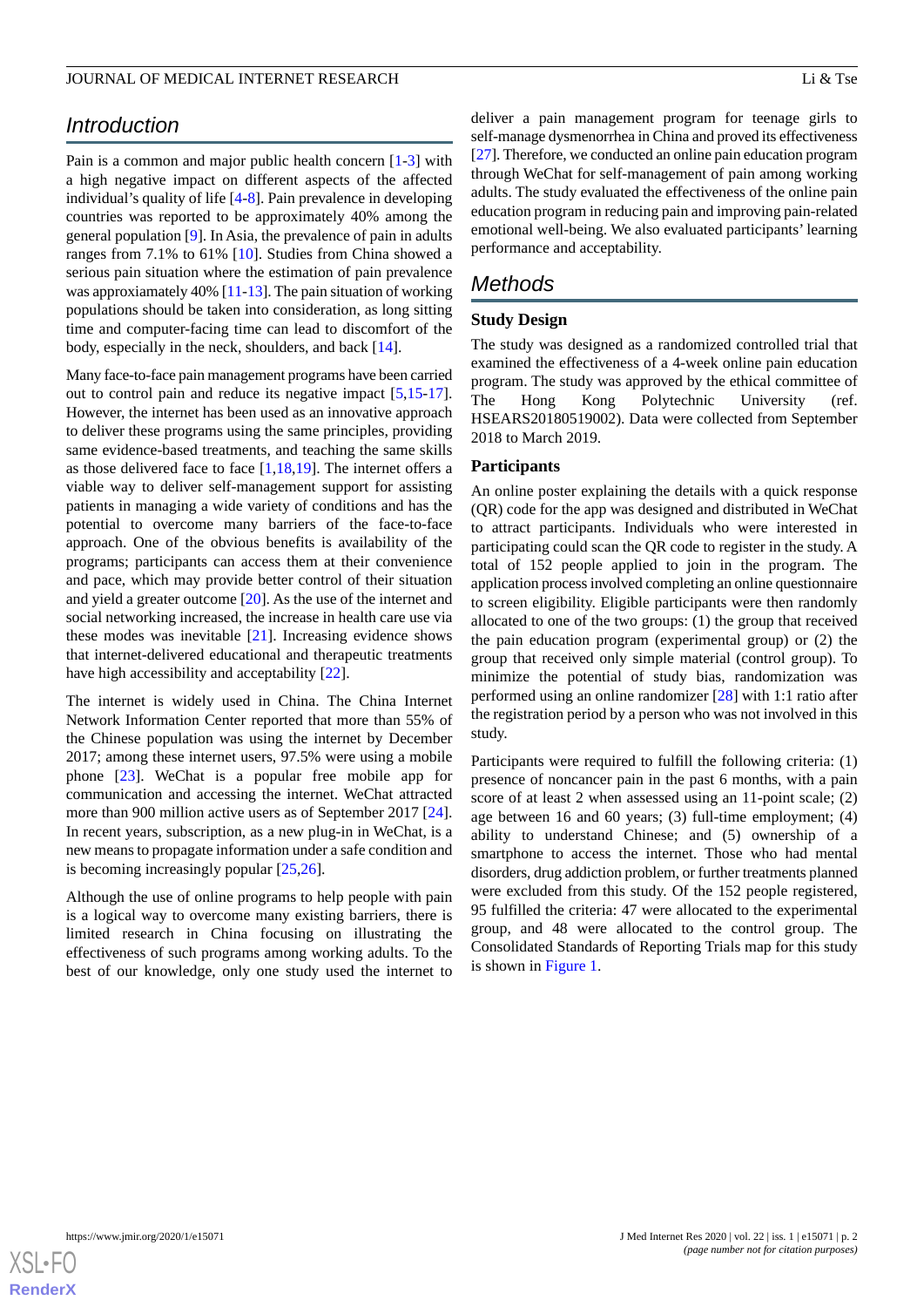<span id="page-2-0"></span>**Figure 1.** Consolidated Standards of Reporting Trials map.



#### **Ethics, Consent, and Permissions**

Before the eligibility assessment, individuals' consent was obtained electronically, emphasizing that participation was voluntary and remunerative. It was clarified that withdrawal from the study was accepted at any stage. Participants were also informed that all their personal information would remain confidential.

#### **Experimental Group Versus Control Group**

#### *Experimental Group*

The intervention provided for the experimental group in this study was the online pain education program, which encouraged participants to learn and practice the knowledge and skills introduced in the program. An overview of the program is presented in [Multimedia Appendix 1](#page-7-9).

The program content including basic knowledge of pain, physical and psychological impact of pain, pharmacological and nonpharmacological treatments, and relevant resources were uploaded to the subscription in a short article format at the beginning of the program. Each article took approximately 3-5 min to read without order restriction. In addition, participants could interact with each other in the program. At the end of each article, three to four multiple-choice questions (MCQs) were asked depending on the article, and all the participants

[XSL](http://www.w3.org/Style/XSL)•FO **[RenderX](http://www.renderx.com/)**

were required to answer the questions. Unlimited attempts were allowed for the MCQs, and log in with WeChat ID was required. Correct answers were provided and would be available after completing the MCQs. The score of each participant was used to evaluate an individual's learning performance. In addition, a WeChat group was created for the participants in the experimental group, and they were encouraged to discuss issues related to the pain education program and share their learning experience. Materials were always accessible during the available period. Regular reminders on a weekly basis were sent to the participants through WeChat.

A total of five experts were invited to assess the content validity using content validity index, including two registered nurses, two pain specialists, and one expert in traditional Chinese medicine. The result of the content validity index was 0.95, which indicated that the program was validated [[29\]](#page-8-14). Test-retest reliability was performed by 10 people 2 weeks apart, and the results ranged from 0.82 to 0.96, suggesting that the content was reliable [\[30](#page-8-15)].

#### *Control Group*

Brief (one page) material related to pain (that was obtained from an online leaflet open for public) from a grade A tertiary hospital in China [\[31](#page-8-16)] was given to the control group in WeChat at the beginning of the program. These participants were required to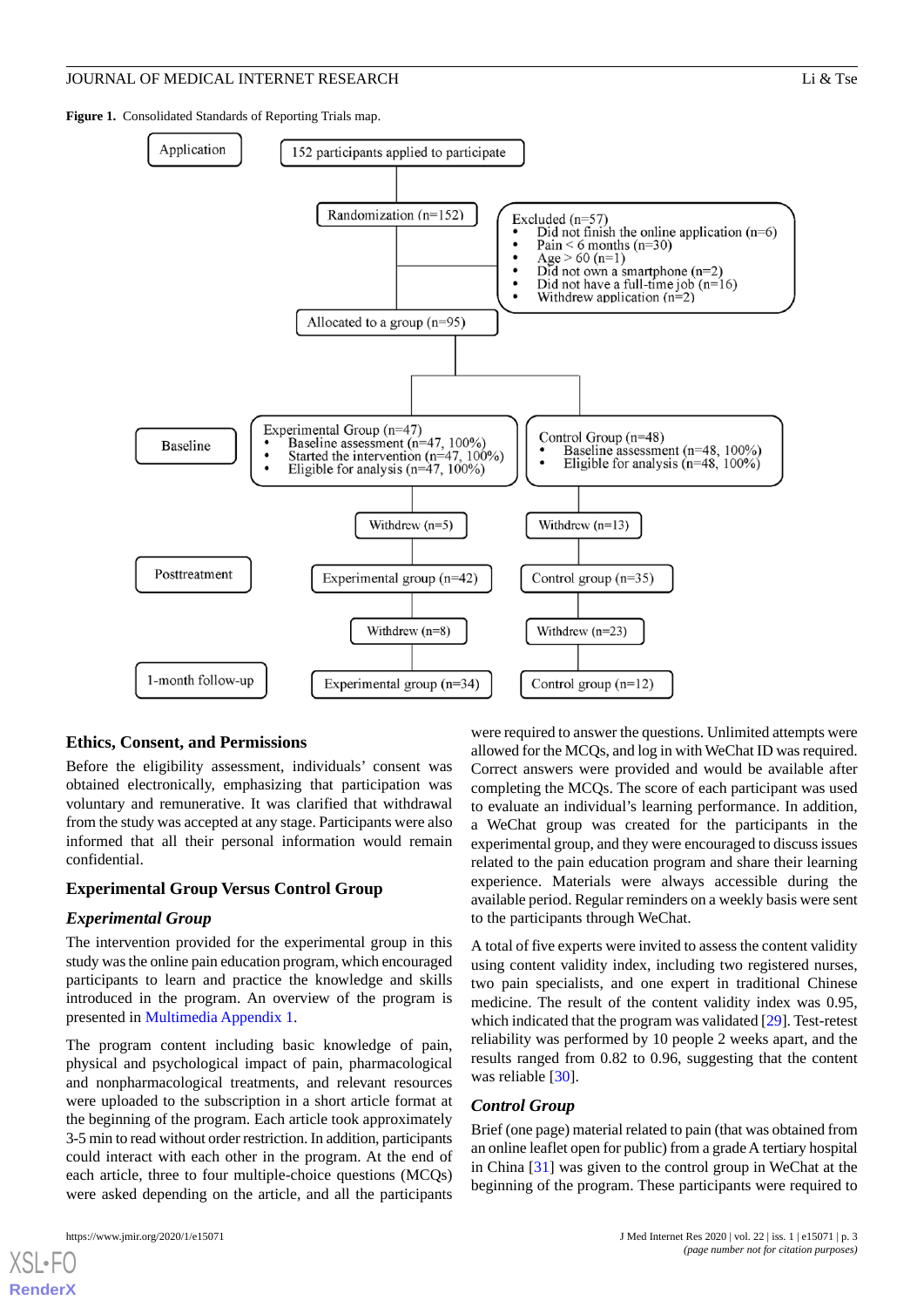#### **Outcome Measures**

Outcome measures were administered online at three time points: (1) baseline (T0): after randomization and before starting the education program, (2) posttreatment (T1): right after the experimental group finished the program, and (3) follow-up (T2): 1 month after finishing the program. A battery of well-designed questionnaires was used for outcome measures. The primary and secondary measures were administered at T0, T1, and T2. Participants' learning performance, satisfaction, and acceptability assessment were administered after the intervention (ie, T1). The questionnaires were uploaded in WeChat at three outcome measurement points. To facilitate a high completion rate of the assessment, a reminder message was sent to the participants individually.

#### **Primary Outcome**

## *Brief Pain Inventory - Chinese Version*

The Brief Pain Inventory (BPI) is a brief, self-administered questionnaire, which is designed to measure the pain intensity and impairment caused by pain. It consists of four questions related to pain severity and seven questions related to pain interference. The pain interference items focus on general activities, mood, walking ability, work, relationship with others, sleep, and enjoyment of life. A previous study showed that the BPI can be used to measure cancer pain as well as chronic pain and proved that the Chinese version of BPI (BPI-C) has good internal consistency and acceptable test-retest reliability [\[32](#page-8-17)].

#### **Secondary Outcome**

#### *Depression Anxiety Stress Scales-21 - Chinese Version*

Depression Anxiety Stress Scales-21 (DASS-21) is a self-report instrument to measure three negative emotional states: depression, anxiety, and stress. A higher score indicates a greater level of psychological symptoms. A previous study demonstrated that the Chinese version of DASS-21 has excellent internal consistency and validity [[33\]](#page-8-18).

#### *Pain Self-Efficacy Questionnaire - Chinese Version*

The Pain Self-Efficacy Questionnaire - Chinese Version (PSEQ-C) contains 10 questions regarding a patient's belief about his or her ability to accomplish the daily tasks despite pain. A higher score reflects stronger pain-related self-efficacy. Internal consistency and validity of the PSEQ-C have been proved [[34\]](#page-8-19).

#### *Satisfaction, Acceptability, and Learning Performance*

Satisfaction and acceptability measures were assessed at the posttreatment assessment. Several questions were asked at the end of the program to assess participants' satisfaction with and acceptability of the program, such as (1) "Do you think the program is useful?" (2) "Does it worth your time?" and (3) "Would you feel confident to recommend this program?" The questions were used in previous studies to assess the acceptability of the internet-delivered program [\[19](#page-8-4),[35\]](#page-8-20).

Open-ended questions were also used, including "How do you think about this program?" and "What are the strengths/disadvantages of the program?" [[36\]](#page-8-21) Learning performance was measured at T1 and T2. The score of the MCQs was calculated. A total score of ≥10 was considered a better learning performance.

#### **Statistical Analysis**

The Statistical Package for the Social Sciences (SPSS) version 23 (IBM corporation, Armonk, New York) was used for handling and analyzing the data. The outcome variables and demographic characteristics were presented using descriptive statistics. The differences in demographic characteristics and outcome variables between the two groups were compared using a Chi-square test. Independent sample *t* test was applied to compare the changes in mean scores of the outcome variables. One-way analysis of variance was conducted to test the within-group changes of the outcome at baseline, posttreatment, and 1-month follow-up. Bivariate correlation was used to assess the correlation between the dosage of intervention (ie, frequency of reading the online materials in WeChat) and the outcome variables. The significance level was set at .05 (two tailed); a *P* value <.05 was considered statistically significant. Responses to open-ended questions on satisfaction with and acceptability of this online program were analyzed using a conventional content analysis.

# *Results*

#### **Baseline Characteristics**

The baseline demographics, pain-related characteristics, and baseline outcome of all the participants are presented in [Multimedia Appendix 2.](#page-7-10) The results suggested that more female participants experienced pain than male participants in both groups. More than half the participants were aged between 21 and 30 years. The study involved a predominantly college-educated population (91/95, 96%). In all, 34.7% of the participants were professionals, and 20% had a monthly salary over 10,000 CNY (US \$1488), which accounts for the highest proportion in our study. Most of the participants were living in the Southern and Northwest China. There was no significant difference between any of the baseline characteristics of the two groups.

## **Pain: Experimental Group Versus Control Group Over Time**

#### *Pain Intensity and Pain Interference*

As presented in [Table 1](#page-4-0), the overall mean pain score of the experimental group was significantly lower than that of the control group (*P*=.001). Pain intensity of the experimental group was also significantly different between baseline and posttreatment, while no such difference was observed in the control group. Pain interference improved in the experimental group at T1, and the within-group difference in the experimental group showed statistical significance (*P*<.01). The between-group difference was also statistically significant.

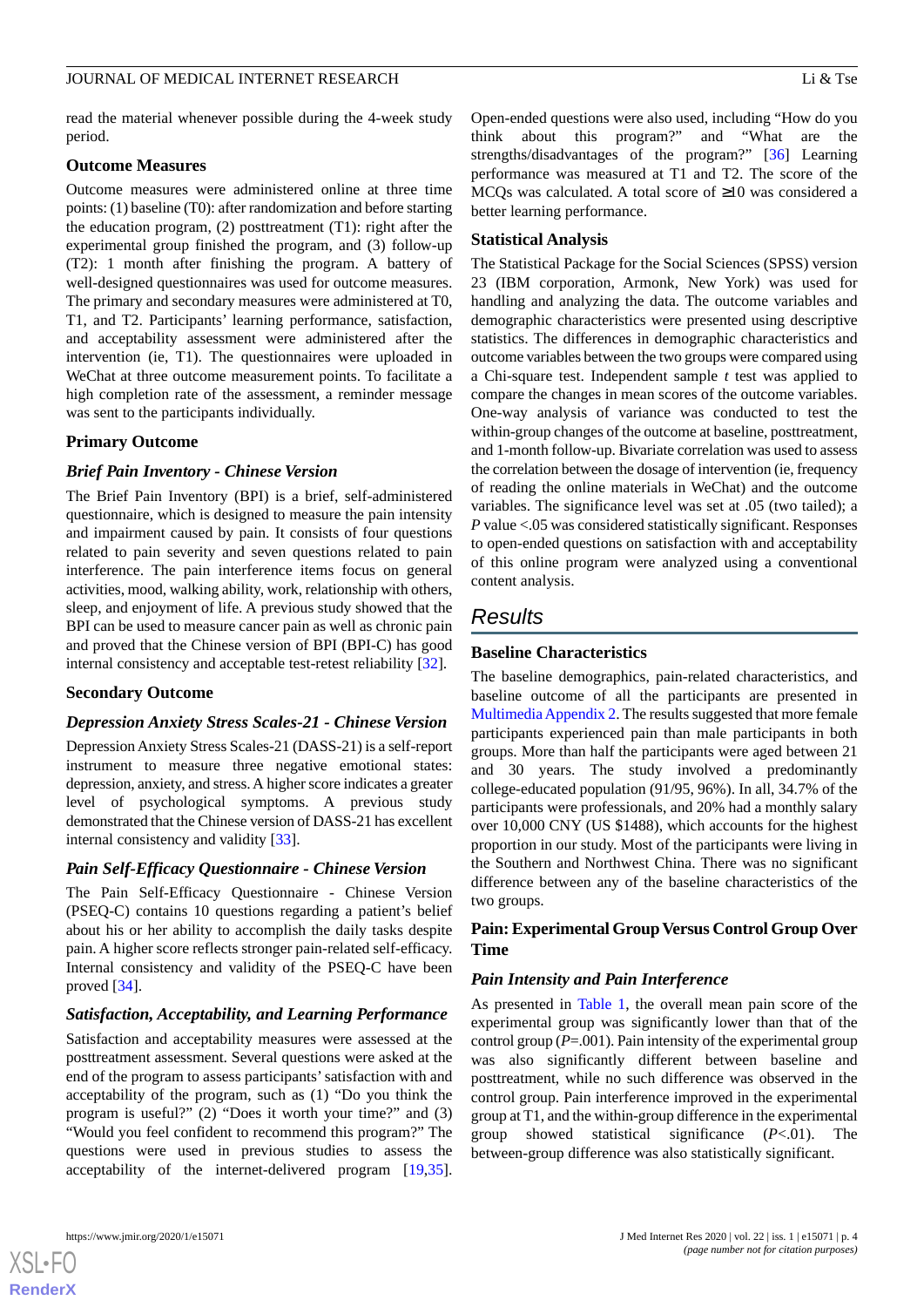<span id="page-4-0"></span>**Table 1.** Pain: Experimental group versus control group over time.

| Group (time point)         | Experimental group,<br>mean $(SD)$ | Control group, mean<br>(SD) | Mean difference | Cohen $d^a$ (95% CI)               | $P$ value <sup>b</sup> |
|----------------------------|------------------------------------|-----------------------------|-----------------|------------------------------------|------------------------|
| Pain intensity             |                                    |                             |                 |                                    |                        |
| Baseline (T0)              | 4.19 $(2.07)^{c}$                  | 4.02(2.19)                  | 0.171           | $0.080$ (-0.698 to 1.039)          | .70                    |
| Posttreatment (T1)         | $3.17 (1.15)^c$                    | 4.26(1.60)                  | $-1.090$        | $-0.784$ ( $-1.715$ to $-0.466$ )  | .001                   |
| One-month follow-up (T2)   | 3.85(1.58)                         | 3.58(2.07)                  | 0.270           | $0.147$ (-0.890 to 1.429)          | .64                    |
| Pain interference          |                                    |                             |                 |                                    |                        |
| Baseline (T0)              | $2.75(1.53)^d$                     | 2.84(1.40)                  | $-0.086$        | $-0.051$ ( $-0.768$ to 0.597)      | .80                    |
| Posttreatment (T1)         | 2.36 $(0.40)^d$                    | 2.98(0.67)                  | $-0.620$        | $-1.139$ ( $-0.872$ to $-0.381$ )  | < 0.001                |
| One-month follow-up (T2)   | 3.11(1.89)                         | 2.71(1.10)                  | 0.400           | $0.255$ (-0.772 to 1.559)          | .50                    |
| Pain self-efficacy         |                                    |                             |                 |                                    |                        |
| Baseline (T0)              | 43.09 (15.46)                      | 46.38 (14.43)               | $-3.290$        | $-0.220$ ( $-9.382$ to 2.803)      | .29                    |
| Posttreatment (T1)         | 46.52 (8.83)                       | 45.34 (10.04)               | 1.181           | $0.125$ (-3.103 to 5.465)          | .58                    |
| One-month follow-up $(T2)$ | 46.12 (11.44)                      | 47.25 (11.03)               | $-1.132$        | $-0.101(-8.806 \text{ to } 6.541)$ | .77                    |

<sup>a</sup>Guideline for Cohen *d*: small,  $d=0.2$ ; medium,  $d=0.5$ ; and large,  $d=0.8$ .

b Independent sample *t* test was applied. A *P* value <.05 was considered statistically significant.

<sup>c</sup>One-way analysis of variance was applied,  $P=012$ . Pain intensity at T0 was greater than that at T1.

<sup>d</sup>One-way analysis of variance was applied, *P*<.01. Pain interference at T0 was greater than that at T1.

# *Pain Self-Efficacy*

<span id="page-4-1"></span>Results of pain self-efficacy questionnaire in the two groups over time are reported in [Table 1](#page-4-0). A clinical improvement in pain self-efficacy was observed in the experimental group after the program. There were no statistically significant changes in the control group. The between-group differences were not significant over time.

#### *Depression, Anxiety, and Stress*

Changes in depression, anxiety, and stress are shown in [Figure](#page-4-1) [2.](#page-4-1) Improvements in depression, anxiety, and stress were shown in the experimental group; however, the differences were not significant. Depression and anxiety in the control group reduced slightly, whereas the stress level increased slightly. The between-group differences were nonsignificant.



**Figure 2.** Depression, anxiety, and stress over time.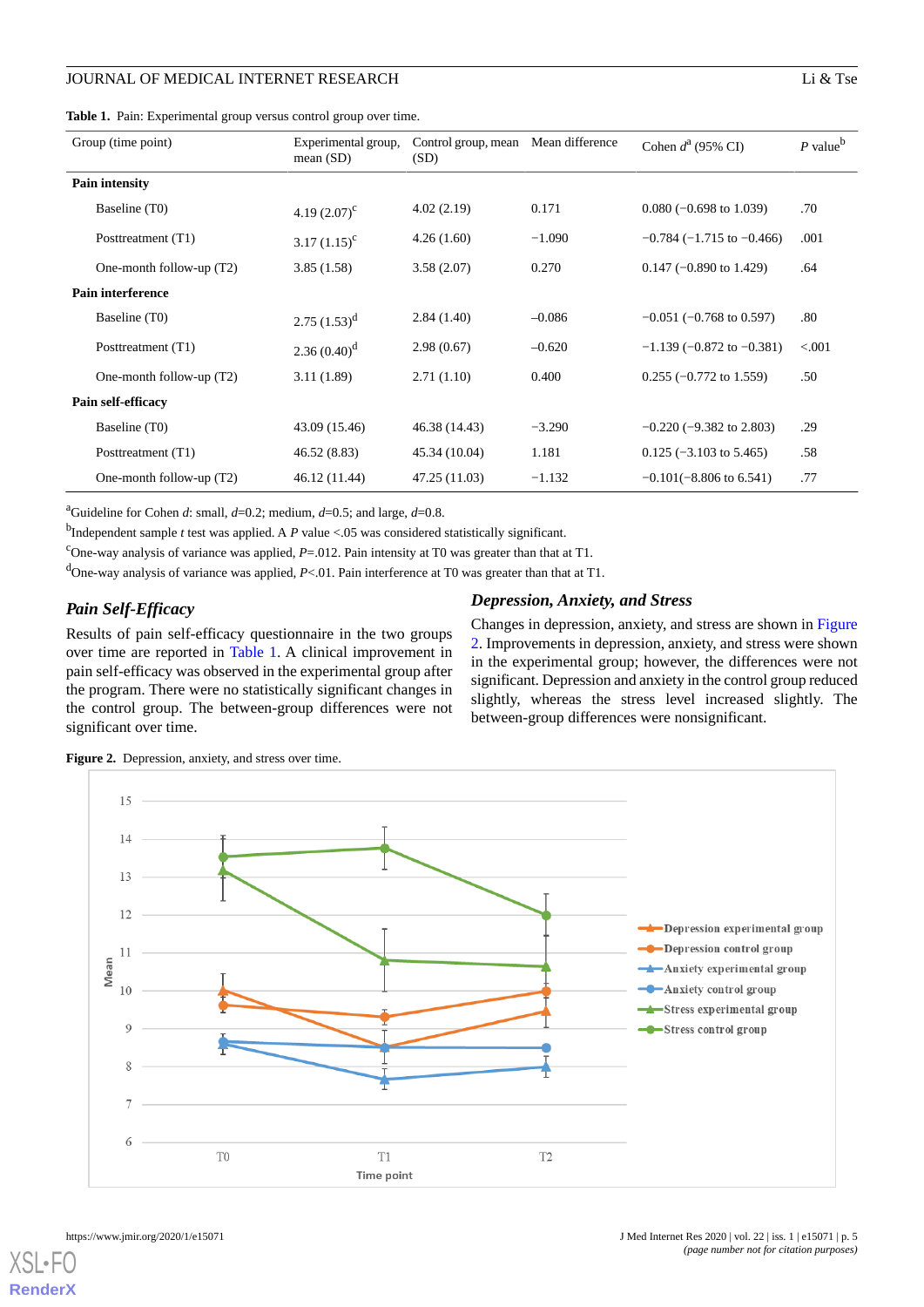# *Dosage of Intervention (Frequency of Reading the Online Materials in WeChat)*

The average dosage of intervention (ie, frequency of reading the online materials in WeChat) in the education period (ie, T0 to T1) was 4.07 (SD 1.76), which is higher than that in the follow-up period (ie, T1 to T2; 2.68 [1.72]). The difference

<span id="page-5-0"></span>**Table 2.** Correlation between dosage and outcome variables.

between the two periods was statistically significant (*P*=.001). The correlation between the dosage of intervention and pain intensity, depression, anxiety, and stress was demonstrated. At the 1-month follow-up, a significant correlation was observed between the dosage of intervention and pain intensity/depression ([Table 2](#page-5-0)).

| Variable           | T1 (posttreatment) |           | $T2$ (1-month follow-up) |           |
|--------------------|--------------------|-----------|--------------------------|-----------|
|                    | $_{r}$ a           | $P$ value | $\mathbf{r}$             | $P$ value |
| Pain intensity     | $-0.393^{b}$       | .01       | $-0.599^b$               | < .001    |
| Pain interference  | 0.217              | .17       | $-0.180$                 | .31       |
| Pain self-efficacy | 0.081              | .61       | 0.122                    | .49       |
| Depression         | $-0.564^b$         | < 0.001   | $-0.726^b$               | < 0.001   |
| Anxiety            | $-0.316^c$         | .04       | $-0.070$                 | .70       |
| <b>Stress</b>      | $-0.310^{\circ}$   | .05       | $-0.040$                 | .82       |

a *r* is calculated using the Pearson correlation. Guideline: small, *r*=0.10 to 0.29; medium, *r*=0.30 to 0.49; large, *r*=0.50 to 1.0.

 $<sup>b</sup>$ Correlation is significant at .01 level (two-tailed).</sup>

 $\text{°Correlation}$  is significant at .05 level (two-tailed).

# *Learning Performance, Satisfaction, and Acceptability of the Online Program*

The overall mean score of the MCQs for the experimental group was 9.67 (SD 1.028) of 10. In all, 76% (32/42) participants reported that they were satisfied with this online pain education program, and 69% (29/42) felt it was worth spending time on. Moreover, 33 (78.57%) participants showed willingness to recommend this program to others. Answers for open-ended questions also showed participants' satisfaction and acceptability: "the program is quite convenient," "the knowledge is useful," and "will recommend to others."

# *Discussion*

# **Principal Findings**

This study aimed to evaluate the effectiveness of an online pain education program and participants' satisfaction and acceptability. After our education program, the pain intensity reduced significantly in the experimental group, and depression, anxiety, stress, and pain self-efficacy showed clinical improvement. A significant correlation was demonstrated between depression, anxiety, and dosage of the intervention. Our results also showed that this online program was acceptable, and participants were satisfied with the program and willing to recommend it to others.

In this study, participants were recruited online via WeChat. Open recruitment through local media or the internet is likely to attract individuals who are more motivated to participate [[37\]](#page-8-22). Consistent with this finding, we found a high completion rate of 89% (42/27) in the experimental group. Results showed that the learning performance of participants was acceptable with the mean score of 9.67/10. This may be because of the socioeconomic status of the participants. Research has indicated

[XSL](http://www.w3.org/Style/XSL)•FO **[RenderX](http://www.renderx.com/)** that the proportion of people with reliable access to the internet is lower among those with lower socioeconomic status [[18,](#page-8-3)[38,](#page-8-23)[39\]](#page-8-24), and a higher risk of pain is correlated with a lower sociodemographic status [[11](#page-7-6)[,18](#page-8-3),[40\]](#page-9-0). Although the emerging evidence of the internet-delivered pain management program is encouraging, there are still many people who do not have reliable access to the internet and thus have difficulty in utilizing the online programs [\[18](#page-8-3)]. As reported by the National Bureau of Statistics of China in 2017, the average monthly income of general Chinese population was 2165 Yuan (US \$318) and was lower in the rural areas [\[41](#page-9-1)]. The monthly income of approximately 73% of our participants was higher than the average among the general population. The income was high enough to cover the cost of the internet. In addition, participants with a high educational level accounted for the highest proportion. The good learning ability is indicated with the high level of education. Therefore, for most of the working adults in China, sufficient affordability and learning ability make the online pain education program applicable.

Major findings according to the primary outcome measures suggested that this pain education program has the potential to reduce the pain intensity. The result of the significant reduction of pain intensity is consistent with the previous studies conducted among different population in other countries [[4](#page-7-2)[,16](#page-8-25),[18,](#page-8-3)[42\]](#page-9-2). Studies on internet-delivered pain management programs demonstrated that participants' symptoms are relatively stable over time among those in the treatment-as-usual control group (without a target intervention) [\[18](#page-8-3),[19,](#page-8-4)[36](#page-8-21),[43\]](#page-9-3).

In our study, the significant reduction in pain interference indicated that participants had become more functional and could self-manage their pain more effectively in the daily life [[44\]](#page-9-4). In the experimental group, compared with the control group, the reduction in pain interference was significant,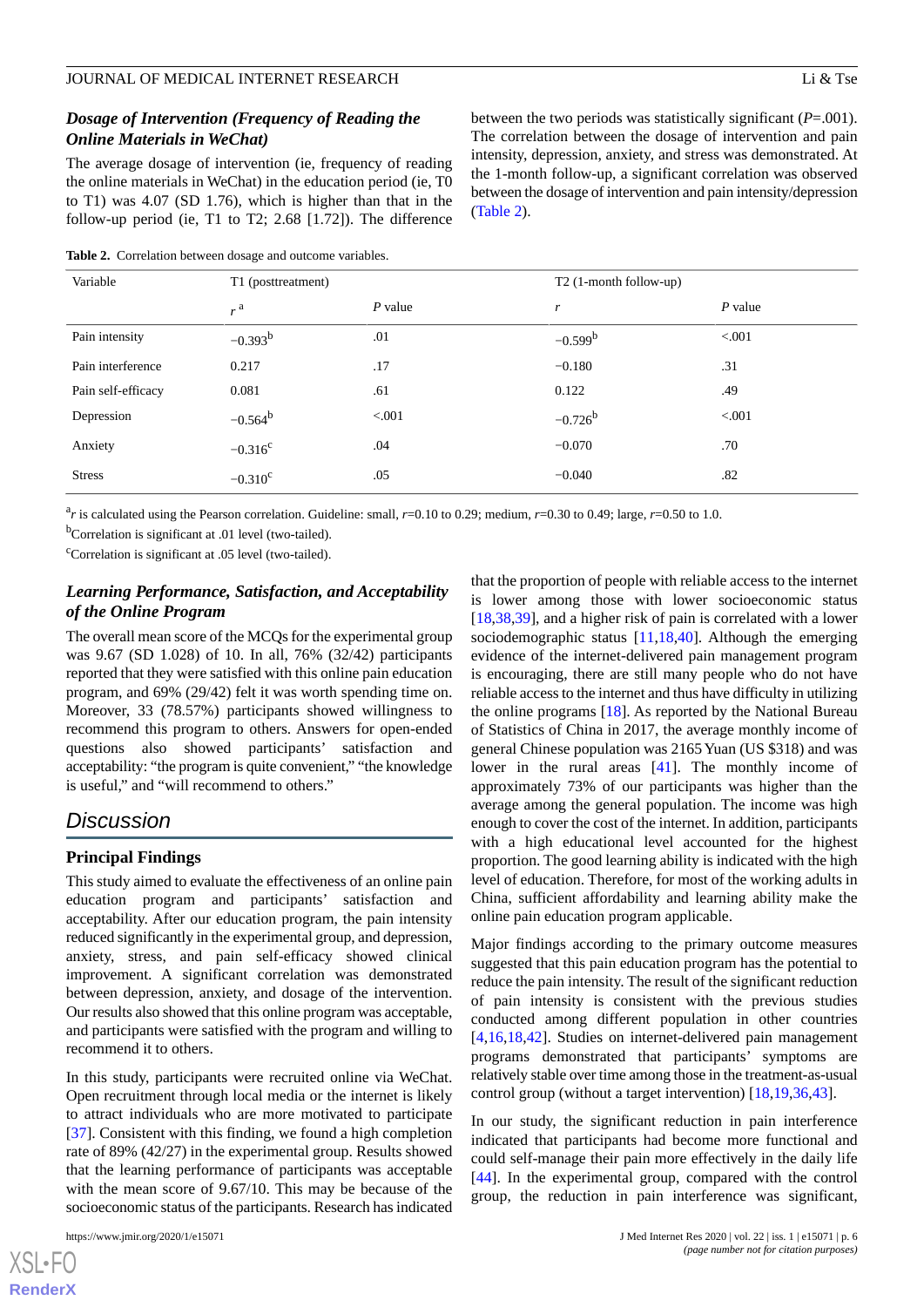indicating that our online pain education program has the potential to reduce disturbances caused by pain. Our results are consistent with those of previous online pain management studies that reported improved pain interference after the intervention [\[44](#page-9-4)-[46\]](#page-9-5).

However, the changes in pain intensity and pain interference were statistically nonsignificant in the control group, and the differences in the 1-month follow-up in this study were not significant between the two groups. This may relate to the loss to follow-up rate. As noted in this study, a rate higher than 50% (23/35) was demonstrated in the control group, which is considered one of the reasons for the nonsignificant differences within the control group over time. In addition, the one-page simple material provided at beginning to the control group perhaps was insufficient, and no interaction with participants may impact the outcome as well.

Only clinical improvements were observed in depression, anxiety, stress, and self-efficacy because of the length of the intervention and the follow-up period; a period of 1 month is possibly too short to achieve a significant effect. Contrary to the expectations, the stress level of the control group increased at the posttreatment assessment. This unexpected result may be because of the factors not related to the education program, such as participants' heavy and busy work, as the participants were working adults. Other stress from their daily life rather than pain-related stress may also have impacted the outcome.

It is noteworthy that a significant correlation between the dosage of the intervention and the outcome variables was demonstrated in our study. In a pain self-management study, Nicholas et al [[15\]](#page-8-1) reported that a higher dose of the intervention could partially explain the better outcome achieved, which was consistent with our findings that a higher dosage of intervention resulted in less pain and better pain-related emotional well-being. However, the previous study provided the intervention using a face-to-face approach. Our results proved that dosage was an important factor that impacts the outcome in the internet-delivered program, which is similar to the face-to-face program.

The higher dosage of intervention in the education period compared with the follow-up is probably because of the reminders we sent. The reminders were sent regularly on a weekly basis, with the purpose of encouraging and supporting the participants to work through the education program and keep reading the materials. Although we expected the participants to read the materials and learn consciously, sometimes, participants may forget to do so when they are busy with work. A regular reminder is a good way to enhance participation. In the previous online pain management programs, emails or phone calls were used to prompt individuals to learn the information and apply the skills taught, and they also helped decrease the dropout rate and facilitate compliance [\[4](#page-7-2),[18](#page-8-3),[36,](#page-8-21)[47\]](#page-9-6). An internet-based intervention study successfully used such email prompts to encourage use and return visits to online resources [[48\]](#page-9-7). In addition, it was demonstrated that such prompts do not compromise the clinical outcomes and

acceptability of the program [\[49](#page-9-8)]. WeChat massages were used as an alternative in our study and were effective in enhancing participation.

A previous online pain management program stated it did not involve any interactive component [\[19](#page-8-4)]; thus, the interactive module designed in our study was unique. Participants' understanding of the knowledge provided can be improved during the interaction. The MCQs designed after each article can encourage participants to apply the knowledge learned immediately. Involving some interaction in an education program, particularly for the online program, is necessary. A previous study highlighted the importance of interaction in high-quality education [[50\]](#page-9-9); the researchers stated concluded that the interaction is the most fundamental form of the education. In addition, increasing the amount of interaction can lead to more effective learning and improve satisfaction with the education program as well as the learning outcome [[51\]](#page-9-10). Wright [[52\]](#page-9-11) illustrated that if the intervention includes a forum where participants can interact and support each other, they can gain some benefits from similar experiences of other participants. The interactive component including the MCQs and WeChat group designed in this study played a crucial role.

Our study has a number of strengths. First, this study was the first randomized controlled trial designed to explore an education program using an online approach for working adults to self-manage pain in China. Second, a high completion rate of the education program and questionnaires was achieved. Third, an interactive component was involved in this online program, and participants' learning performance was evaluated. Fourth, we explored the correlation between the dosage of intervention and outcome. Finally, we supplemented satisfaction and acceptability ratings with qualitative analysis of participants' feedback.

#### **Limitations**

There are several limitations to this study. First, the sample size of the study was relatively small, which limited the statistical power to detect smaller effects. It is possible that significant differences would have been observed with a large sample size. In addition, the 1-month follow-up of participants in our study may not be sufficient. Indeed, a long-term follow-up (eg,  $\geq 6$ ) months) would assist in observing the long-term effect of the program [\[36](#page-8-21)]. The completion rate of 48.4% in the 1-month follow-up may indicate the need to have more frequent reminders, to retain the participants in the program in future studies.

#### **Conclusions**

Our findings highlight the significant potential of this online education program in the treatment of pain. Pain intensity reduced significantly after the education program, and pain-related emotional well-being was found to clinically improve. A significant correlation was demonstrated between depression, anxiety, and dosage of the intervention. We conclude that this online program is acceptable. Further promotion to the public can be made to help more people with pain.

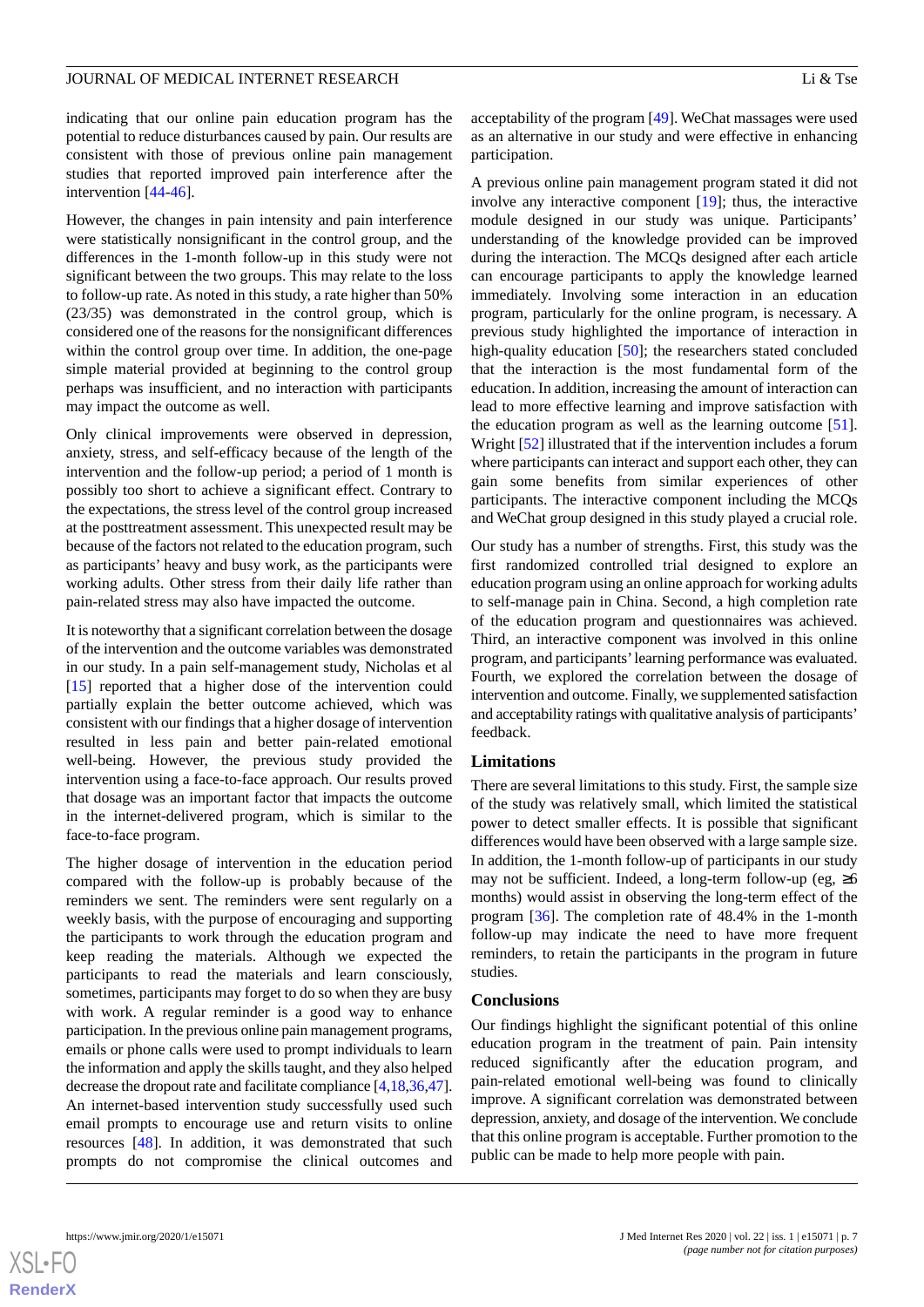# **Acknowledgments**

We are grateful to all the professionals, families, and friends who contributed to this study.

#### **Conflicts of Interest**

<span id="page-7-9"></span>None declared.

# **Multimedia Appendix 1**

<span id="page-7-10"></span>Content of the pain education program. [[DOCX File , 16 KB](https://jmir.org/api/download?alt_name=jmir_v22i1e15071_app1.docx&filename=ae6172481ed352a69293630353619b76.docx)-[Multimedia Appendix 1](https://jmir.org/api/download?alt_name=jmir_v22i1e15071_app1.docx&filename=ae6172481ed352a69293630353619b76.docx)]

# **Multimedia Appendix 2**

Baseline characteristics of participants. [[DOCX File , 19 KB](https://jmir.org/api/download?alt_name=jmir_v22i1e15071_app2.docx&filename=813cb631603668779d35cd1485e20b18.docx)-[Multimedia Appendix 2](https://jmir.org/api/download?alt_name=jmir_v22i1e15071_app2.docx&filename=813cb631603668779d35cd1485e20b18.docx)]

## **Multimedia Appendix 3**

CONSORT-EHEALTH checklist (V 1.6.1). [[DOC File , 217 KB-Multimedia Appendix 3\]](https://jmir.org/api/download?alt_name=jmir_v22i1e15071_app3.doc&filename=27c8afbfcdfa1c31a8e557ab646a991e.doc)

#### <span id="page-7-0"></span>**References**

- 1. Hayes S, Hogan M, Dowd H, Doherty E, O'Higgins S, Gabhainn SN, et al. Comparing the clinical-effectiveness and cost-effectiveness of an internet-delivered Acceptance and Commitment Therapy (ACT) intervention with a waiting list control among adults with chronic pain: study protocol for a randomised controlled trial. BMJ Open 2014 Jul 2;4(7):e005092 [[FREE Full text](http://bmjopen.bmj.com/cgi/pmidlookup?view=long&pmid=24993763)] [doi: [10.1136/bmjopen-2014-005092](http://dx.doi.org/10.1136/bmjopen-2014-005092)] [Medline: [24993763](http://www.ncbi.nlm.nih.gov/entrez/query.fcgi?cmd=Retrieve&db=PubMed&list_uids=24993763&dopt=Abstract)]
- <span id="page-7-1"></span>2. Peng WL, Wu GJ, Sun WZ, Chen JC, Huang AT. Multidisciplinary management of cancer pain: a longitudinal retrospective study on a cohort of end-stage cancer patients. J Pain Symptom Manage 2006 Nov;32(5):444-452. [doi: [10.1016/j.jpainsymman.2006.05.017\]](http://dx.doi.org/10.1016/j.jpainsymman.2006.05.017) [Medline: [17085270](http://www.ncbi.nlm.nih.gov/entrez/query.fcgi?cmd=Retrieve&db=PubMed&list_uids=17085270&dopt=Abstract)]
- <span id="page-7-8"></span><span id="page-7-2"></span>3. Reyes-Gibby CC, Duc NB, Yen NP, Nga NH, Tran TV, Guo H, et al. Status of cancer pain in Hanoi, Vietnam: a hospital-wide survey in a tertiary cancer treatment center. J Pain Symptom Manage 2006 May;31(5):431-439. [doi: [10.1016/j.jpainsymman.2005.10.005\]](http://dx.doi.org/10.1016/j.jpainsymman.2005.10.005) [Medline: [16716873](http://www.ncbi.nlm.nih.gov/entrez/query.fcgi?cmd=Retrieve&db=PubMed&list_uids=16716873&dopt=Abstract)]
- 4. Berman RL, Iris MA, Bode R, Drengenberg C. The effectiveness of an online mind-body intervention for older adults with chronic pain. J Pain 2009 Jan;10(1):68-79. [doi: [10.1016/j.jpain.2008.07.006\]](http://dx.doi.org/10.1016/j.jpain.2008.07.006) [Medline: [18774342](http://www.ncbi.nlm.nih.gov/entrez/query.fcgi?cmd=Retrieve&db=PubMed&list_uids=18774342&dopt=Abstract)]
- 5. Morone NE, Greco CM, Weiner DK. Mindfulness meditation for the treatment of chronic low back pain in older adults: a randomized controlled pilot study. Pain 2008 Feb;134(3):310-319 [\[FREE Full text\]](http://europepmc.org/abstract/MED/17544212) [doi: [10.1016/j.pain.2007.04.038](http://dx.doi.org/10.1016/j.pain.2007.04.038)] [Medline: [17544212](http://www.ncbi.nlm.nih.gov/entrez/query.fcgi?cmd=Retrieve&db=PubMed&list_uids=17544212&dopt=Abstract)]
- <span id="page-7-3"></span>6. Ausmed. 2016 Feb 2. The Emotional and Psychological Impacts of Chronic Pain URL: [https://www.ausmed.com/articles/](https://www.ausmed.com/articles/chronic-pain-emotional-psychological-impacts/) [chronic-pain-emotional-psychological-impacts/](https://www.ausmed.com/articles/chronic-pain-emotional-psychological-impacts/) [accessed 2019-11-15]
- <span id="page-7-4"></span>7. de Vlieger P, Crombez G, Eccleston C. Worrying about chronic pain. An examination of worry and problem solving in adults who identify as chronic pain sufferers. Pain 2006 Jan;120(1-2):138-144. [doi: [10.1016/j.pain.2005.10.022](http://dx.doi.org/10.1016/j.pain.2005.10.022)] [Medline: [16360276](http://www.ncbi.nlm.nih.gov/entrez/query.fcgi?cmd=Retrieve&db=PubMed&list_uids=16360276&dopt=Abstract)]
- <span id="page-7-5"></span>8. Hanssen DJ, Naarding P, Collard RM, Comijs HC, Voshaar RC. Physical, lifestyle, psychological, and social determinants of pain intensity, pain disability, and the number of pain locations in depressed older adults. Pain 2014 Oct;155(10):2088-2096. [doi: [10.1016/j.pain.2014.07.019](http://dx.doi.org/10.1016/j.pain.2014.07.019)] [Medline: [25072890\]](http://www.ncbi.nlm.nih.gov/entrez/query.fcgi?cmd=Retrieve&db=PubMed&list_uids=25072890&dopt=Abstract)
- <span id="page-7-6"></span>9. Tsang A, von Korff M, Lee S, Alonso J, Karam E, Angermeyer MC, et al. Common chronic pain conditions in developed and developing countries: gender and age differences and comorbidity with depression-anxiety disorders. J Pain 2008 Oct;9(10):883-891. [doi: [10.1016/j.jpain.2008.05.005\]](http://dx.doi.org/10.1016/j.jpain.2008.05.005) [Medline: [18602869\]](http://www.ncbi.nlm.nih.gov/entrez/query.fcgi?cmd=Retrieve&db=PubMed&list_uids=18602869&dopt=Abstract)
- <span id="page-7-7"></span>10. Mohamed Zaki LR, Hairi NN. A systematic review of the prevalence and measurement of chronic pain in Asian adults. Pain Manag Nurs 2015 Jun;16(3):440-452. [doi: [10.1016/j.pmn.2014.08.012](http://dx.doi.org/10.1016/j.pmn.2014.08.012)] [Medline: [25439125\]](http://www.ncbi.nlm.nih.gov/entrez/query.fcgi?cmd=Retrieve&db=PubMed&list_uids=25439125&dopt=Abstract)
- 11. Chen B, Li L, Donovan C, Gao Y, Ali G, Jiang Y, et al. Prevalence and characteristics of chronic body pain in China: a national study. Springerplus 2016;5(1):938 [[FREE Full text](http://europepmc.org/abstract/MED/27386382)] [doi: [10.1186/s40064-016-2581-y\]](http://dx.doi.org/10.1186/s40064-016-2581-y) [Medline: [27386382\]](http://www.ncbi.nlm.nih.gov/entrez/query.fcgi?cmd=Retrieve&db=PubMed&list_uids=27386382&dopt=Abstract)
- 12. Jackson T, Chen H, Iezzi T, Yee M, Chen F. Prevalence and correlates of chronic pain in a random population study of adults in Chongqing, China. Clin J Pain 2014 Apr;30(4):346-352. [doi: [10.1097/AJP.0b013e31829ea1e3](http://dx.doi.org/10.1097/AJP.0b013e31829ea1e3)] [Medline: [23887340](http://www.ncbi.nlm.nih.gov/entrez/query.fcgi?cmd=Retrieve&db=PubMed&list_uids=23887340&dopt=Abstract)]
- 13. Li Y, Tse MM. Pain situations among working adults and the educational needs identified: an exploratory survey via WeChat. BMC Public Health 2019 Aug 22;19(1):1149 [\[FREE Full text\]](https://bmcpublichealth.biomedcentral.com/articles/10.1186/s12889-019-7503-9) [doi: [10.1186/s12889-019-7503-9\]](http://dx.doi.org/10.1186/s12889-019-7503-9) [Medline: [31438930](http://www.ncbi.nlm.nih.gov/entrez/query.fcgi?cmd=Retrieve&db=PubMed&list_uids=31438930&dopt=Abstract)]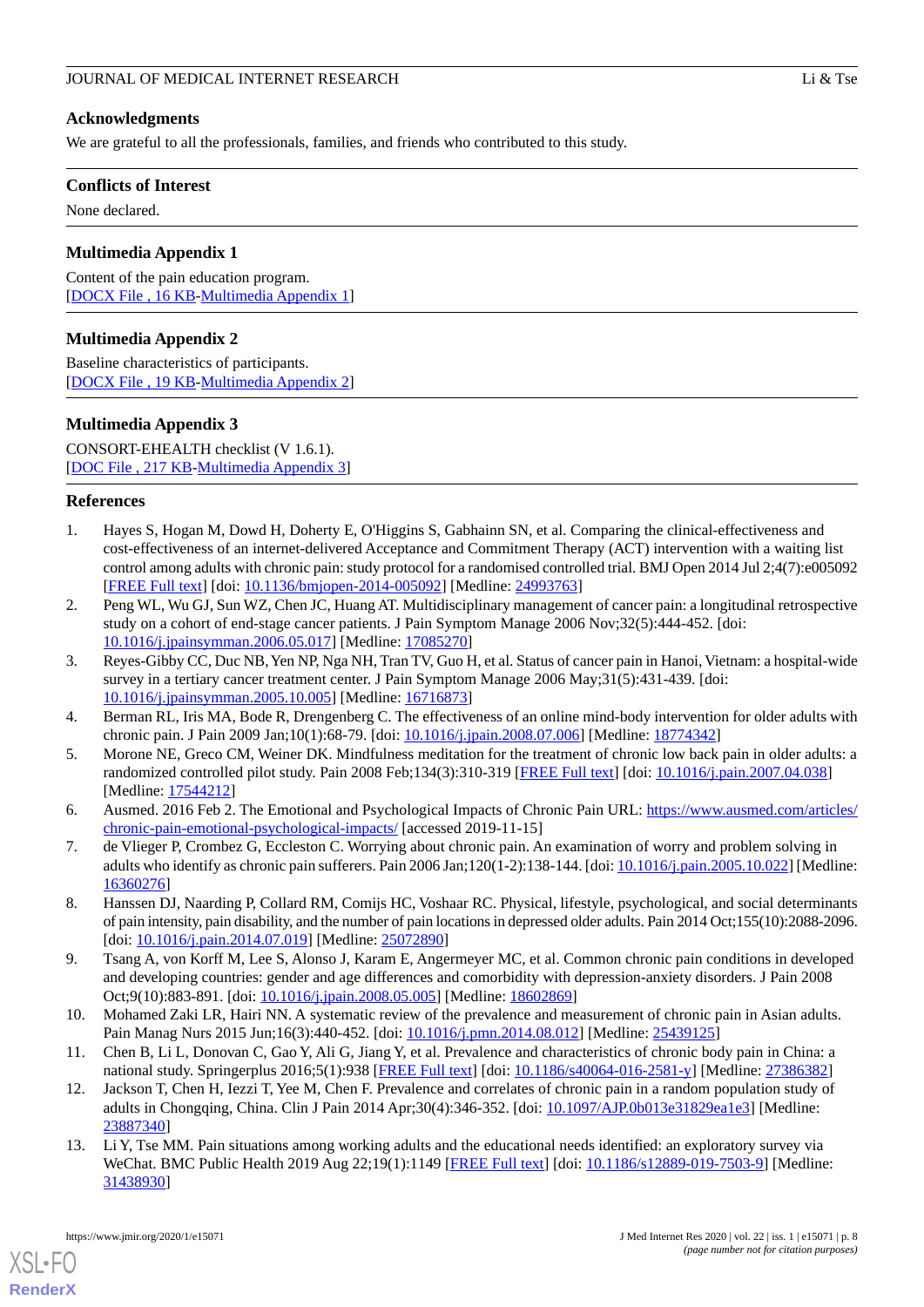- 
- <span id="page-8-0"></span>14. Ariëns GA, van Mechelen W, Bongers P, Bouter L, van der Wal G. Psychosocial risk factors for neck pain: a systematic review. Am J Ind Med 2001 Feb;39(2):180-193. [doi: [10.1002/1097-0274\(200102\)39:2<180::aid-ajim1005>3.0.co;2-#\]](http://dx.doi.org/10.1002/1097-0274(200102)39:2<180::aid-ajim1005>3.0.co;2-#) [Medline: [11170160](http://www.ncbi.nlm.nih.gov/entrez/query.fcgi?cmd=Retrieve&db=PubMed&list_uids=11170160&dopt=Abstract)]
- <span id="page-8-1"></span>15. Nicholas MK, Asghari A, Blyth FM, Wood BM, Murray R, McCabe R, et al. Self-management intervention for chronic pain in older adults: a randomised controlled trial. Pain 2013 Jun;154(6):824-835. [doi: [10.1016/j.pain.2013.02.009\]](http://dx.doi.org/10.1016/j.pain.2013.02.009) [Medline: [23522927](http://www.ncbi.nlm.nih.gov/entrez/query.fcgi?cmd=Retrieve&db=PubMed&list_uids=23522927&dopt=Abstract)]
- <span id="page-8-25"></span><span id="page-8-2"></span>16. Cosio D, Lin EH. Effects of a pain education program for veterans with chronic, noncancer pain: a pilot study. J Pain Palliat Care Pharmacother 2013 Dec;27(4):340-349. [doi: [10.3109/15360288.2013.846953\]](http://dx.doi.org/10.3109/15360288.2013.846953) [Medline: [24147960\]](http://www.ncbi.nlm.nih.gov/entrez/query.fcgi?cmd=Retrieve&db=PubMed&list_uids=24147960&dopt=Abstract)
- <span id="page-8-3"></span>17. Chou PL, Lin CC. A pain education programme to improve patient satisfaction with cancer pain management: a randomised control trial. J Clin Nurs 2011 Jul;20(13-14):1858-1869. [doi: [10.1111/j.1365-2702.2011.03740.x](http://dx.doi.org/10.1111/j.1365-2702.2011.03740.x)] [Medline: [21615576](http://www.ncbi.nlm.nih.gov/entrez/query.fcgi?cmd=Retrieve&db=PubMed&list_uids=21615576&dopt=Abstract)]
- <span id="page-8-4"></span>18. Dear BF, Gandy M, Karin E, Ricciardi T, Fogliati VJ, McDonald S, et al. The pain course: a randomised controlled trial comparing a remote-delivered chronic pain management program when provided in online and workbook formats. Pain 2017 Jul;158(7):1289-1301. [doi: [10.1097/j.pain.0000000000000916\]](http://dx.doi.org/10.1097/j.pain.0000000000000916) [Medline: [28394850\]](http://www.ncbi.nlm.nih.gov/entrez/query.fcgi?cmd=Retrieve&db=PubMed&list_uids=28394850&dopt=Abstract)
- <span id="page-8-5"></span>19. Dear BF, Gandy M, Karin E, Staples LG, Johnston L, Fogliati VJ, et al. The Pain Course: a randomised controlled trial examining an internet-delivered pain management program when provided with different levels of clinician support. Pain 2015 Oct;156(10):1920-1935 [[FREE Full text](http://europepmc.org/abstract/MED/26039902)] [doi: [10.1097/j.pain.0000000000000251\]](http://dx.doi.org/10.1097/j.pain.0000000000000251) [Medline: [26039902\]](http://www.ncbi.nlm.nih.gov/entrez/query.fcgi?cmd=Retrieve&db=PubMed&list_uids=26039902&dopt=Abstract)
- <span id="page-8-6"></span>20. Gerber BS. The chronic disease self-management program: extending reach through the internet. Med Care 2006 Nov;44(11):961-963. [doi: [10.1097/01.mlr.0000244923.80923.1e\]](http://dx.doi.org/10.1097/01.mlr.0000244923.80923.1e) [Medline: [17063126](http://www.ncbi.nlm.nih.gov/entrez/query.fcgi?cmd=Retrieve&db=PubMed&list_uids=17063126&dopt=Abstract)]
- <span id="page-8-7"></span>21. Keogh E, Rosser BA, Eccleston C. e-Health and chronic pain management: current status and developments. Pain 2010 Oct;151(1):18-21. [doi: [10.1016/j.pain.2010.07.014](http://dx.doi.org/10.1016/j.pain.2010.07.014)] [Medline: [20674174\]](http://www.ncbi.nlm.nih.gov/entrez/query.fcgi?cmd=Retrieve&db=PubMed&list_uids=20674174&dopt=Abstract)
- <span id="page-8-9"></span><span id="page-8-8"></span>22. Tse MM, Tang A, Budnick A, Ng SS, Yeung SS. Pain and pain management among university students: online survey and web-based education. Cyberpsychol Behav Soc Netw 2017 May;20(5):305-313. [doi: [10.1089/cyber.2016.0580](http://dx.doi.org/10.1089/cyber.2016.0580)] [Medline: [28498043](http://www.ncbi.nlm.nih.gov/entrez/query.fcgi?cmd=Retrieve&db=PubMed&list_uids=28498043&dopt=Abstract)]
- <span id="page-8-10"></span>23. CNNIC. 41st Statistical Report on the Internet Development in China URL:<https://cnnic.com.cn/>
- <span id="page-8-12"></span><span id="page-8-11"></span>24. WeChat Blog: Chatterbox. 2017. The 2017 WeChat Data Report URL: [https://blog.wechat.com/2017/11/09/](https://blog.wechat.com/2017/11/09/the-2017-wechat-data-report/) [the-2017-wechat-data-report/](https://blog.wechat.com/2017/11/09/the-2017-wechat-data-report/) [accessed 2019-11-15]
- <span id="page-8-13"></span>25. Zheng B, Zhao K. Yong Hu Shi Yong Wei Xin Ding Yue Hao de Yuan Yin Tan Jiu. West Journal 2015:59.
- <span id="page-8-14"></span>26. WeChat Help Center. URL:<https://help.wechat.com/oshelpcenter> [accessed 2018-11-26]
- 27. Yeh M, Chen H, Houng Y, Liao F. A New Websitelf-Management of Dysmenorrhea Online Learning. Beijing Biomedical Engineering 2006;25(1):95-98 [\[FREE Full text\]](http://en.cnki.com.cn/Article_en/CJFDTotal-BJSC200601023.htm)
- <span id="page-8-15"></span>28. Random.org - True Random Number Service. URL:<https://www.random.org/>
- <span id="page-8-16"></span>29. Koo TK, Li MY. A guideline of selecting and reporting intraclass correlation coefficients for reliability research. J Chiropr Med 2016 Jun;15(2):155-163 [\[FREE Full text](http://europepmc.org/abstract/MED/27330520)] [doi: [10.1016/j.jcm.2016.02.012\]](http://dx.doi.org/10.1016/j.jcm.2016.02.012) [Medline: [27330520\]](http://www.ncbi.nlm.nih.gov/entrez/query.fcgi?cmd=Retrieve&db=PubMed&list_uids=27330520&dopt=Abstract)
- <span id="page-8-17"></span>30. Koo TK, Li MY. A guideline of selecting and reporting intraclass correlation coefficients for reliability research. J Chiropr Med 2016 Jun;15(2):155-163 [\[FREE Full text](http://europepmc.org/abstract/MED/27330520)] [doi: [10.1016/j.jcm.2016.02.012\]](http://dx.doi.org/10.1016/j.jcm.2016.02.012) [Medline: [27330520\]](http://www.ncbi.nlm.nih.gov/entrez/query.fcgi?cmd=Retrieve&db=PubMed&list_uids=27330520&dopt=Abstract)
- <span id="page-8-18"></span>31. Li B. Eastern Theater General Hospital – Neurology. 2018. Pain brochure URL: [http://chinaneurology.org/2018/05/07/](http://chinaneurology.org/2018/05/07/%E7%96%BC%E7%97%9B%E5%AE%A3%E4%BC%A0%E6%89%8B%E5%86%8C/) [%E7%96%BC%E7%97%9B%E5%AE%A3%E4%BC%A0%E6%89%8B%E5%86%8C/](http://chinaneurology.org/2018/05/07/%E7%96%BC%E7%97%9B%E5%AE%A3%E4%BC%A0%E6%89%8B%E5%86%8C/) [accessed 2019-11-18]
- <span id="page-8-19"></span>32. Wang XS, Mendoza TR, Gao SZ, Cleeland CS. The Chinese version of the Brief Pain Inventory (BPI-C): its development and use in a study of cancer pain. Pain 1996 Oct;67(2-3):407-416. [doi: [10.1016/0304-3959\(96\)03147-8](http://dx.doi.org/10.1016/0304-3959(96)03147-8)] [Medline: [8951936\]](http://www.ncbi.nlm.nih.gov/entrez/query.fcgi?cmd=Retrieve&db=PubMed&list_uids=8951936&dopt=Abstract)
- <span id="page-8-20"></span>33. Wen Y, Wu DX, Lv XJ, Li HG, Liu XC, Yang YP, et al. Psychometric properties of the Chinese Short Version of Depression Anxiety and Stress Scale in Chinese adults. Chinese J Public Heal 2012;28(11):1436-1438. [doi: [10.1213/01.ane.0000255731.24092.a5](http://dx.doi.org/10.1213/01.ane.0000255731.24092.a5)] [Medline: [17377107\]](http://www.ncbi.nlm.nih.gov/entrez/query.fcgi?cmd=Retrieve&db=PubMed&list_uids=17377107&dopt=Abstract)
- <span id="page-8-21"></span>34. Lim HS, Chen PP, Wong TC, Gin T, Wong E, Chan IS, et al. Validation of the Chinese version of pain self-efficacy questionnaire. Anesth Analg 2007 Apr;104(4):918-923. [doi: [10.1213/01.ane.0000255731.24092.a5](http://dx.doi.org/10.1213/01.ane.0000255731.24092.a5)] [Medline: [17377107](http://www.ncbi.nlm.nih.gov/entrez/query.fcgi?cmd=Retrieve&db=PubMed&list_uids=17377107&dopt=Abstract)]
- <span id="page-8-22"></span>35. Titov N, Dear BF, Ali S, Zou JB, Lorian CN, Johnston L, et al. Clinical and cost-effectiveness of therapist-guided internet-delivered cognitive behavior therapy for older adults with symptoms of depression: a randomized controlled trial. Behav Ther 2015 Mar;46(2):193-205. [doi: [10.1016/j.beth.2014.09.008\]](http://dx.doi.org/10.1016/j.beth.2014.09.008) [Medline: [25645168\]](http://www.ncbi.nlm.nih.gov/entrez/query.fcgi?cmd=Retrieve&db=PubMed&list_uids=25645168&dopt=Abstract)
- <span id="page-8-23"></span>36. Friesen LN, Hadjistavropoulos HD, Schneider LH, Alberts NM, Titov N, Dear BF. Examination of an internet-delivered cognitive behavioural pain management course for adults with fibromyalgia: a randomized controlled trial. Pain 2017 Apr;158(4):593-604. [doi: 10.1097/j.pain.0000000000000002] [Medline: [27984490](http://www.ncbi.nlm.nih.gov/entrez/query.fcgi?cmd=Retrieve&db=PubMed&list_uids=27984490&dopt=Abstract)]
- <span id="page-8-24"></span>37. Bender JL, Radhakrishnan A, Diorio C, Englesakis M, Jadad AR. Can pain be managed through the Internet? A systematic review of randomized controlled trials. Pain 2011 Aug;152(8):1740-1750. [doi: [10.1016/j.pain.2011.02.012\]](http://dx.doi.org/10.1016/j.pain.2011.02.012) [Medline: [21565446](http://www.ncbi.nlm.nih.gov/entrez/query.fcgi?cmd=Retrieve&db=PubMed&list_uids=21565446&dopt=Abstract)]
- 38. Wang JY, Bennett K, Probst J. Subdividing the digital divide: differences in internet access and use among rural residents with medical limitations. J Med Internet Res 2011 Mar 3;13(1):e25 [\[FREE Full text\]](https://www.jmir.org/2011/1/e25/) [doi: [10.2196/jmir.1534\]](http://dx.doi.org/10.2196/jmir.1534) [Medline: [21371989](http://www.ncbi.nlm.nih.gov/entrez/query.fcgi?cmd=Retrieve&db=PubMed&list_uids=21371989&dopt=Abstract)]
- 39. Ennis L, Rose D, Denis M, Pandit N, Wykes T. Can't surf, won't surf: the digital divide in mental health. J Ment Health 2012 Aug;21(4):395-403 [\[FREE Full text](http://europepmc.org/abstract/MED/22712756)] [doi: [10.3109/09638237.2012.689437\]](http://dx.doi.org/10.3109/09638237.2012.689437) [Medline: [22712756\]](http://www.ncbi.nlm.nih.gov/entrez/query.fcgi?cmd=Retrieve&db=PubMed&list_uids=22712756&dopt=Abstract)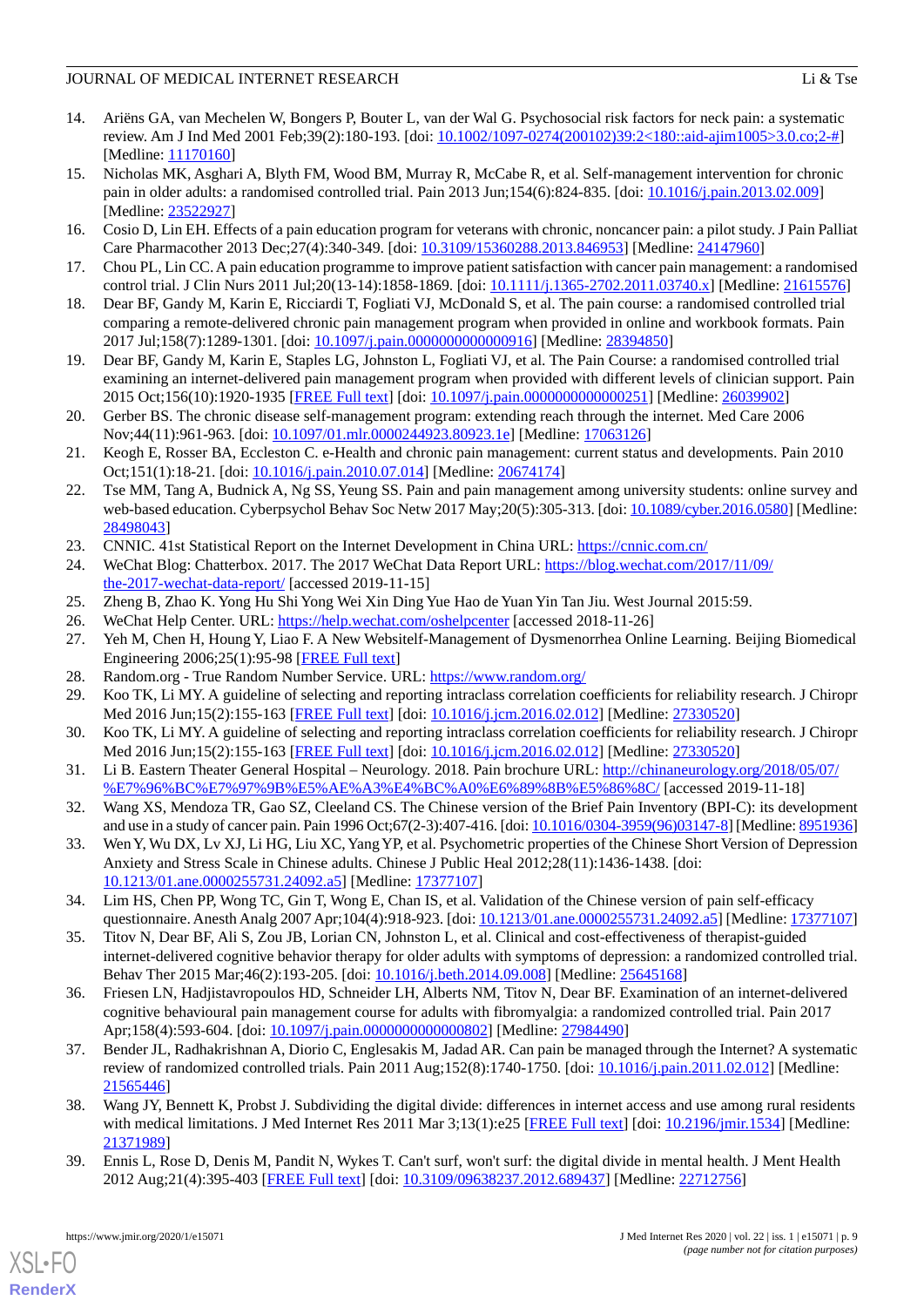- <span id="page-9-0"></span>40. Miljkovic A, Stipcic A, Braš M, Dor evi V, Brajkovic L, Hayward C, et al. Is experimentally induced pain associated with socioeconomic status? Do poor people hurt more? Med Sci Monit 2014 Jul 17;20:1232-1238 [[FREE Full text](https://www.medscimonit.com/download/index/idArt/890714)] [doi: [10.12659/MSM.890714\]](http://dx.doi.org/10.12659/MSM.890714) [Medline: [25029965](http://www.ncbi.nlm.nih.gov/entrez/query.fcgi?cmd=Retrieve&db=PubMed&list_uids=25029965&dopt=Abstract)]
- <span id="page-9-2"></span><span id="page-9-1"></span>41. National BOSOC. National Bureau of Statistics of China. 2017 Residents Income and Expenditure Consumption Internet URL: <http://www.stats.gov.cn/tjsj/ndsj/2017/indexeh.htm>
- <span id="page-9-3"></span>42. Ruehlman LS, Karoly P, Enders C. A randomized controlled evaluation of an online chronic pain self management program. Pain 2012 Feb;153(2):319-330 [[FREE Full text\]](http://europepmc.org/abstract/MED/22133450) [doi: [10.1016/j.pain.2011.10.025\]](http://dx.doi.org/10.1016/j.pain.2011.10.025) [Medline: [22133450](http://www.ncbi.nlm.nih.gov/entrez/query.fcgi?cmd=Retrieve&db=PubMed&list_uids=22133450&dopt=Abstract)]
- <span id="page-9-4"></span>43. Dear BF, Titov N, Perry KN, Johnston L, Wootton BM, Terides MD, et al. The Pain Course: a randomised controlled trial of a clinician-guided internet-delivered cognitive behaviour therapy program for managing chronic pain and emotional well-being. Pain 2013 Jun;154(6):942-950. [doi: [10.1016/j.pain.2013.03.005](http://dx.doi.org/10.1016/j.pain.2013.03.005)] [Medline: [23688830\]](http://www.ncbi.nlm.nih.gov/entrez/query.fcgi?cmd=Retrieve&db=PubMed&list_uids=23688830&dopt=Abstract)
- 44. Dysvik E, Kvaløy JT, Stokkeland R, Natvig GK. The effectiveness of a multidisciplinary pain management programme managing chronic pain on pain perceptions, health-related quality of life and stages of change--A non-randomized controlled study. Int J Nurs Stud 2010 Jul;47(7):826-835. [doi: [10.1016/j.ijnurstu.2009.12.001](http://dx.doi.org/10.1016/j.ijnurstu.2009.12.001)] [Medline: [20036362\]](http://www.ncbi.nlm.nih.gov/entrez/query.fcgi?cmd=Retrieve&db=PubMed&list_uids=20036362&dopt=Abstract)
- <span id="page-9-5"></span>45. Brattberg G. Internet-based rehabilitation for individuals with chronic pain and burnout: a randomized trial. Int J Rehabil Res 2006 Sep;29(3):221-227. [doi: [10.1097/01.mrr.0000210055.17291.f5\]](http://dx.doi.org/10.1097/01.mrr.0000210055.17291.f5) [Medline: [16900043\]](http://www.ncbi.nlm.nih.gov/entrez/query.fcgi?cmd=Retrieve&db=PubMed&list_uids=16900043&dopt=Abstract)
- <span id="page-9-6"></span>46. Devineni T, Blanchard EB. A randomized controlled trial of an internet-based treatment for chronic headache. Behav Res Ther 2005 Mar;43(3):277-292. [doi: [10.1016/j.brat.2004.01.008\]](http://dx.doi.org/10.1016/j.brat.2004.01.008) [Medline: [15680926](http://www.ncbi.nlm.nih.gov/entrez/query.fcgi?cmd=Retrieve&db=PubMed&list_uids=15680926&dopt=Abstract)]
- <span id="page-9-7"></span>47. Andersson G, Lundström P, Ström L. Internet-based treatment of headache: does telephone contact add anything? Headache 2003 Apr;43(4):353-361. [doi: [10.1046/j.1526-4610.2003.03070.x](http://dx.doi.org/10.1046/j.1526-4610.2003.03070.x)] [Medline: [12656706](http://www.ncbi.nlm.nih.gov/entrez/query.fcgi?cmd=Retrieve&db=PubMed&list_uids=12656706&dopt=Abstract)]
- <span id="page-9-8"></span>48. McNeill LH, Viswanath K, Bennett GG, Puleo E, Emmons KM. Feasibility of using a web-based nutrition intervention among residents of multiethnic working-class neighborhoods. Prev Chronic Dis 2007 Jul;4(3):A55 [\[FREE Full text\]](http://www.cdc.gov/pcd/issues/2007/jul/06_0072.htm) [Medline: [17572959](http://www.ncbi.nlm.nih.gov/entrez/query.fcgi?cmd=Retrieve&db=PubMed&list_uids=17572959&dopt=Abstract)]
- <span id="page-9-9"></span>49. Titov N, Andrews G, Davies M, McIntyre K, Robinson E, Solley K. Internet treatment for depression: a randomized controlled trial comparing clinician vs. technician assistance. PLoS One 2010 Jun 8;5(6):e10939 [\[FREE Full text\]](http://dx.plos.org/10.1371/journal.pone.0010939) [doi: [10.1371/journal.pone.0010939\]](http://dx.doi.org/10.1371/journal.pone.0010939) [Medline: [20544030](http://www.ncbi.nlm.nih.gov/entrez/query.fcgi?cmd=Retrieve&db=PubMed&list_uids=20544030&dopt=Abstract)]
- <span id="page-9-11"></span><span id="page-9-10"></span>50. Su B, Bonk C, Magjuka R, Liu X, Lee S. The importance of interaction in web-based education: a program-level case study of online MBA courses. J Interact Online Learn 2005;4(1):1-19 [\[FREE Full text](https://www.ncolr.org/jiol/issues/pdf/4.1.1.pdf)]
- 51. Zhang S. Are interaction time and psychological interactivity the same thing in the distance learning television classroom? Educ Technol 1994;34(6):58-64 [\[FREE Full text\]](https://www.jstor.org/stable/44428203?seq=1#page_scan_tab_contents)
- 52. Wright K. Social support within an on-line cancer community: an assessment of emotional support, perceptions of advantages and disadvantages, and motives for using the community from a communication perspective. J Appl Commun Res 2002;30(3):195-209. [doi: [10.1080/00909880216586\]](http://dx.doi.org/10.1080/00909880216586)

# **Abbreviations**

**BPI:** Brief Pain Inventory **CVI:** Content Validity Index **DASS-21:** Depression Anxiety Stress Scales-21 **MCQ:** multiple choice question **PSEQ-C:** Pain Self-Efficacy Questionnaire-Chinese Version

*Edited by G Eysenbach; submitted 18.06.19; peer-reviewed by B Thompson, A Boyd; comments to author 27.08.19; revised version received 01.09.19; accepted 22.10.19; published 14.01.20*

*Please cite as: Li Y, Tse MYM An Online Pain Education Program for Working Adults: Pilot Randomized Controlled Trial J Med Internet Res 2020;22(1):e15071 URL: <https://www.jmir.org/2020/1/e15071> doi: [10.2196/15071](http://dx.doi.org/10.2196/15071) PMID:*

©Yajie Li, Mun Yee Mimi Tse. Originally published in the Journal of Medical Internet Research (http://www.jmir.org), 14.01.2020. This is an open-access article distributed under the terms of the Creative Commons Attribution License (https://creativecommons.org/licenses/by/4.0/), which permits unrestricted use, distribution, and reproduction in any medium, provided the original work, first published in the Journal of Medical Internet Research, is properly cited. The complete bibliographic